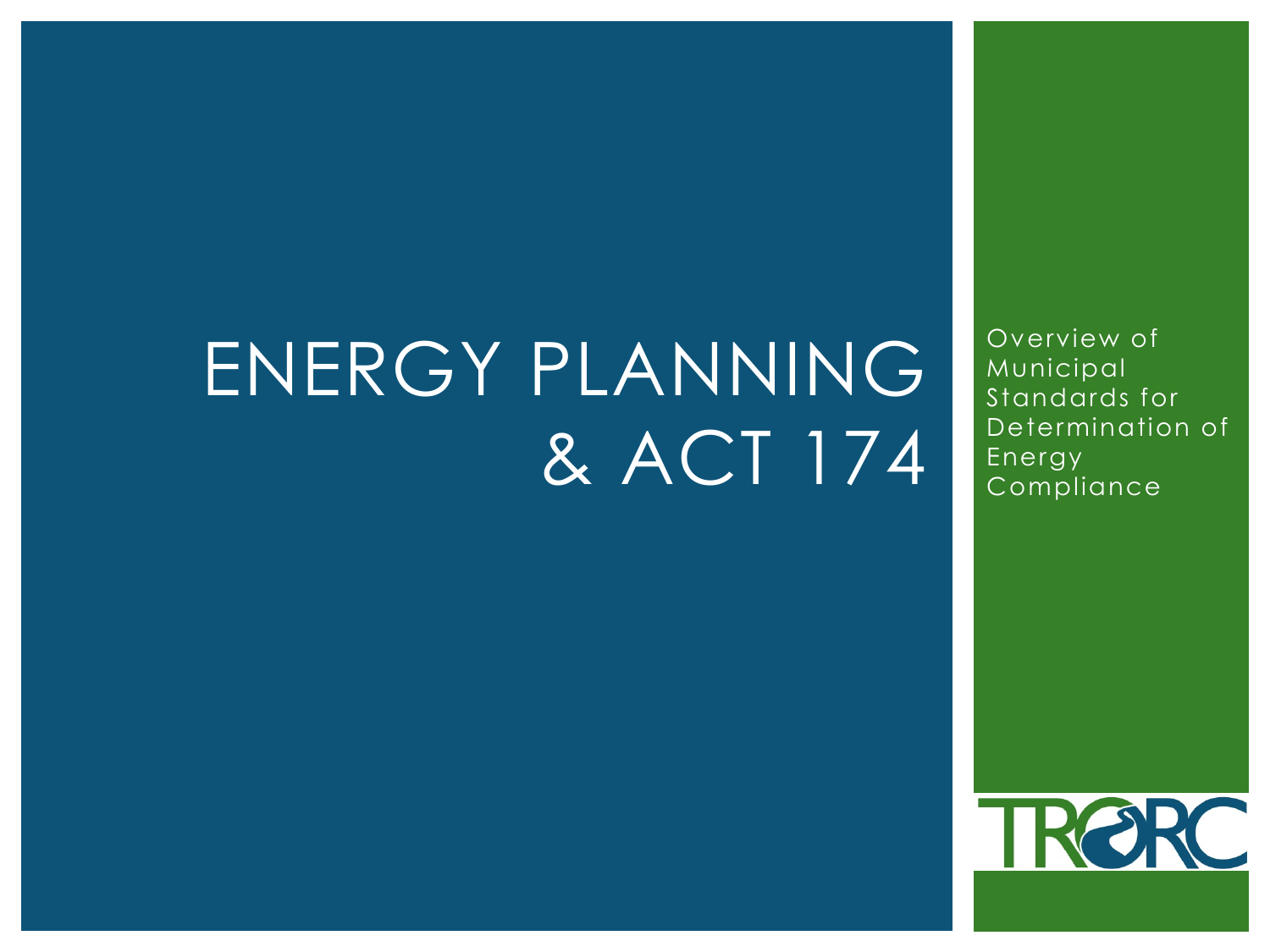#### THE TRO REGION



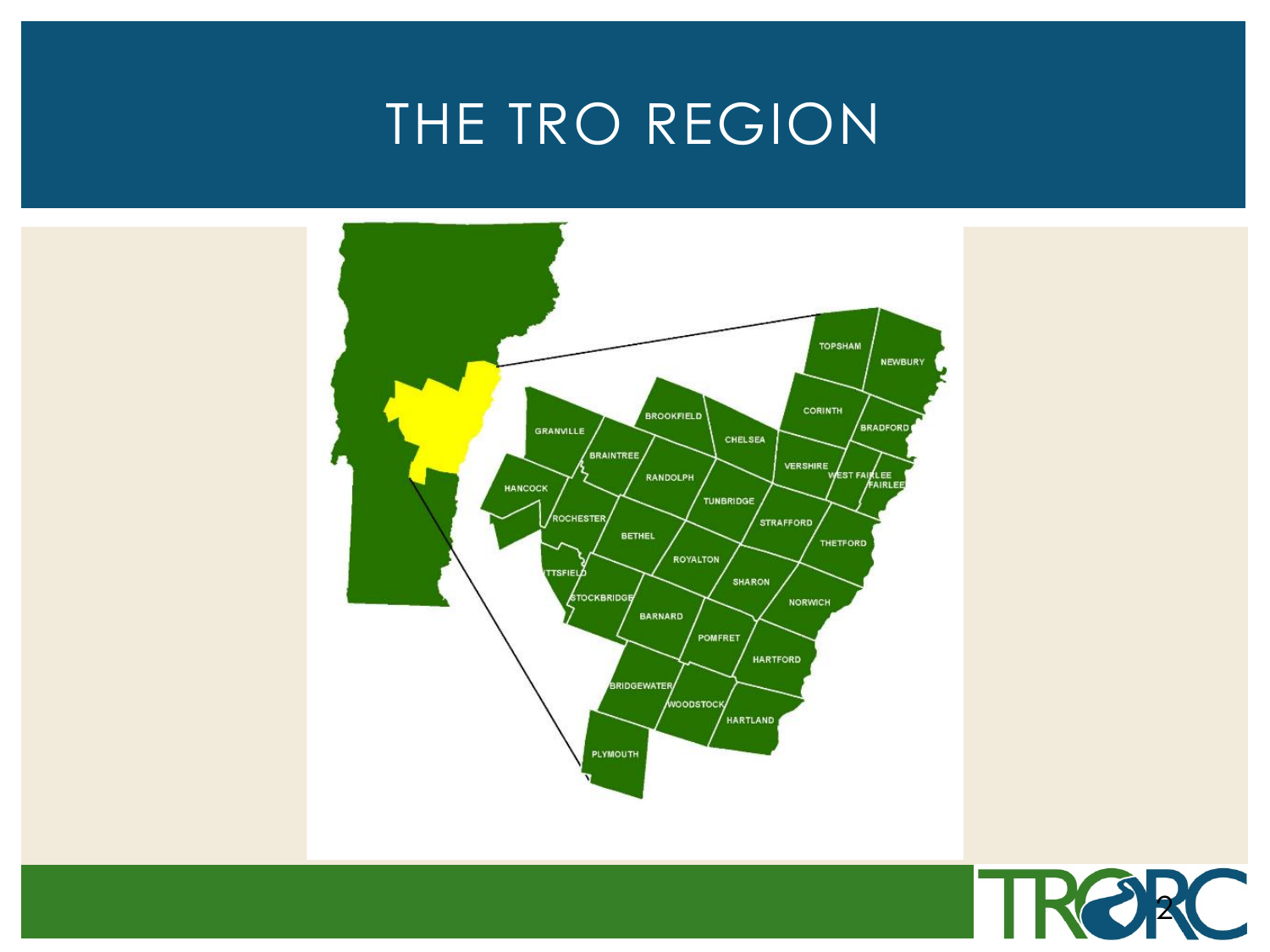### REASONING FOR SEEKING THE DETERMINATION

- **TRORC** originally received a Determination for Energy Compliance in 2017.
- New updates in the Regional Plan were needed, and TRORC incorporated the previously separate Energy Implementation Plan into the 2020 Regional Plan.
- **This requires TRORC to seek the Determination again.**

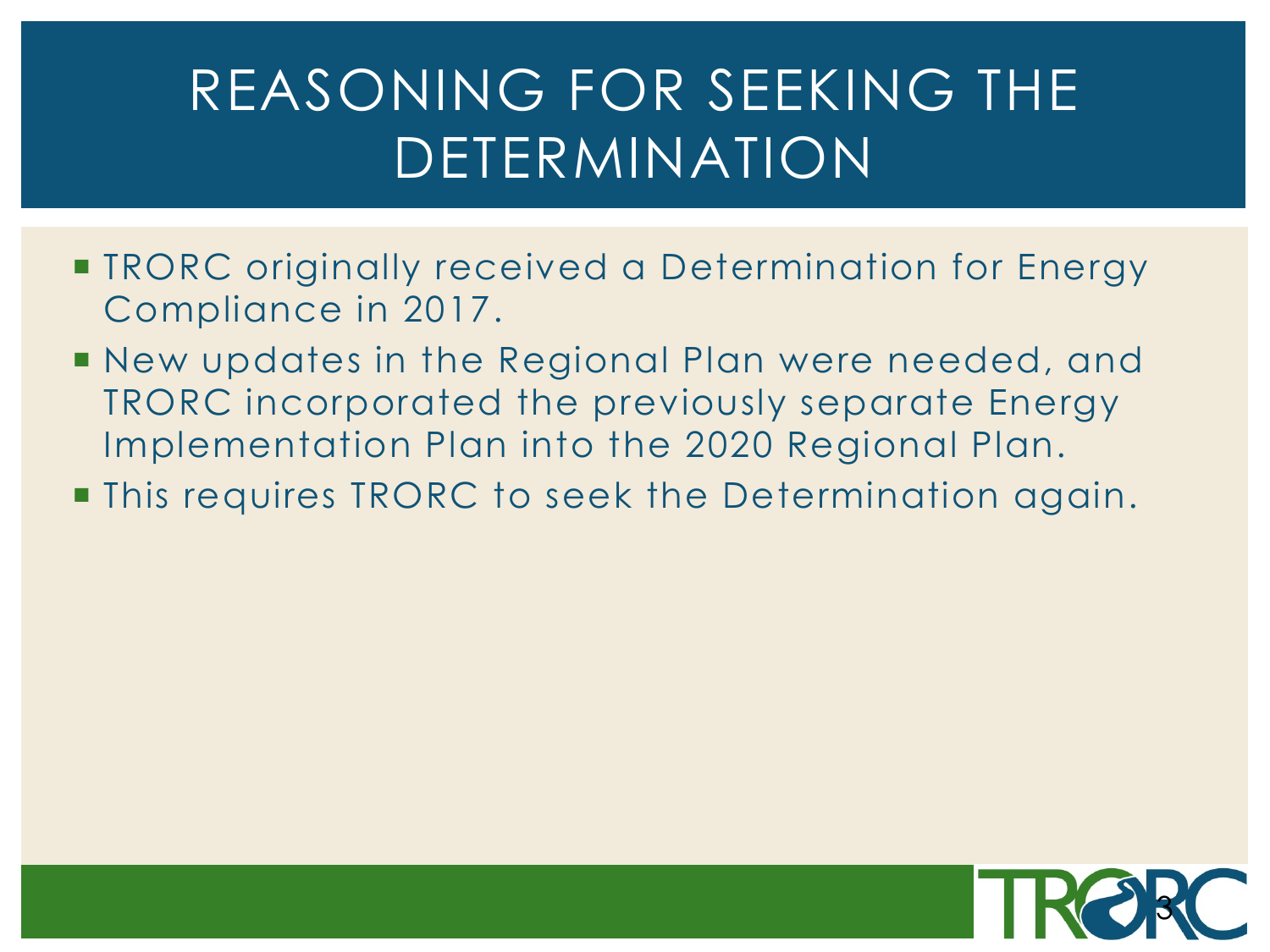#### HISTORY OF ENERGY PLANNING IN VT

- Driven primarily by a desire **to reduce greenhouse gasses**\*, Vermont established a comprehensive energy plan in 2011 (updated in 2016). The plan included some very lofty goals:
	- Reduce total energy consumption per capita by 15% by 2025  $> 1/3$  by 2050
	- Meet 25% of remaining energy need from renewables by 2025, 40% by 2035 and **90% by 2050**
	- Renewable end use sector goals for 2025: 10% transportation, 30% buildings, 67% electric power



\*V.S.A. Title 10, § 578(a)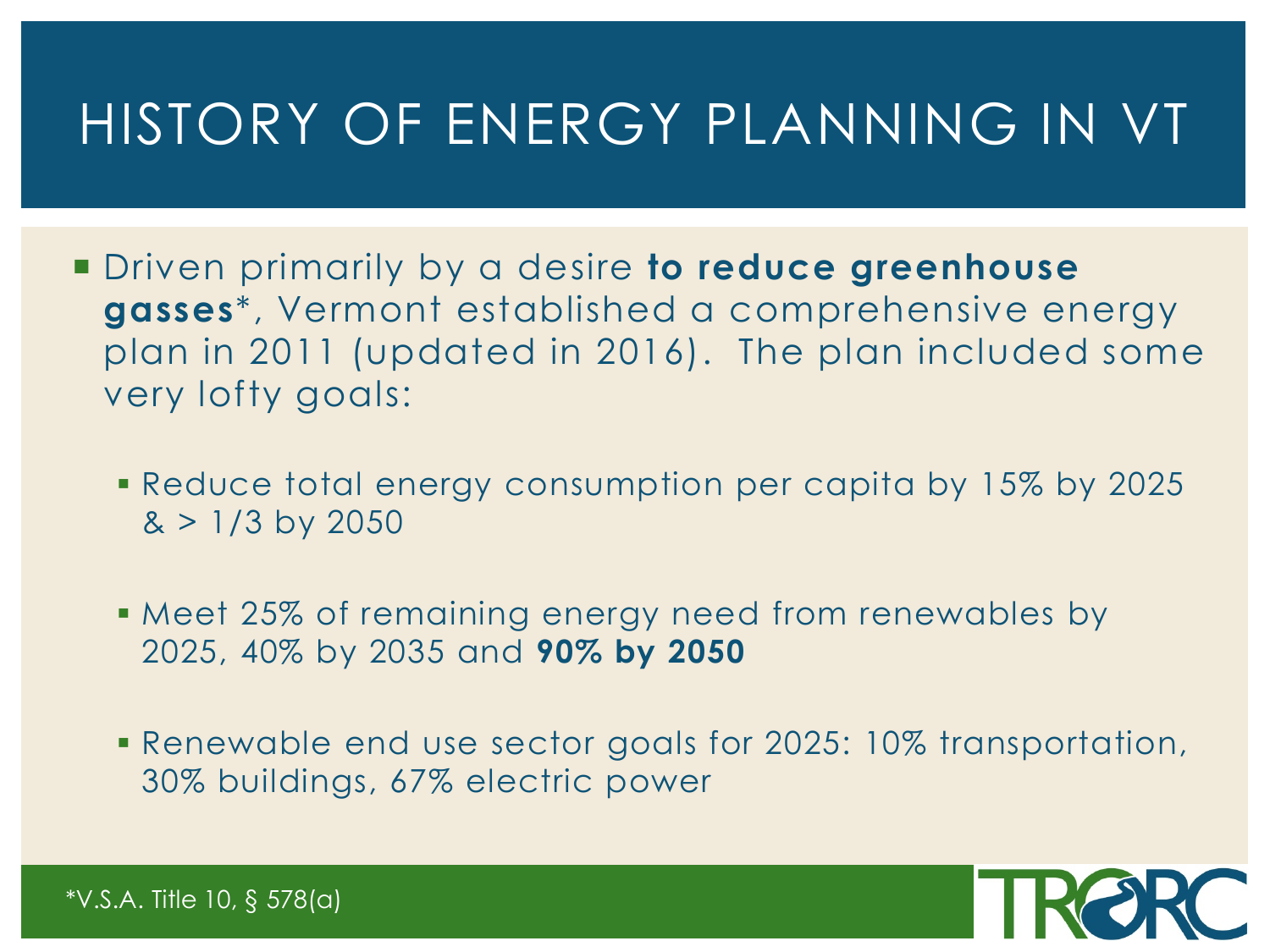### INTEGRATING ENERGY AND PLANNING

- Energy Generation Siting Policy Commission (2013) & the Solar Siting Task Force (2015) called for energy planning to be integrated with land use planning.
- Many of the components of municipal and regional planning are intertwined with energy issues, such as:
	- **Transportation**
	- **Housing**
	- Natural Resources
	- **Land Use**
	- **Economic Development**

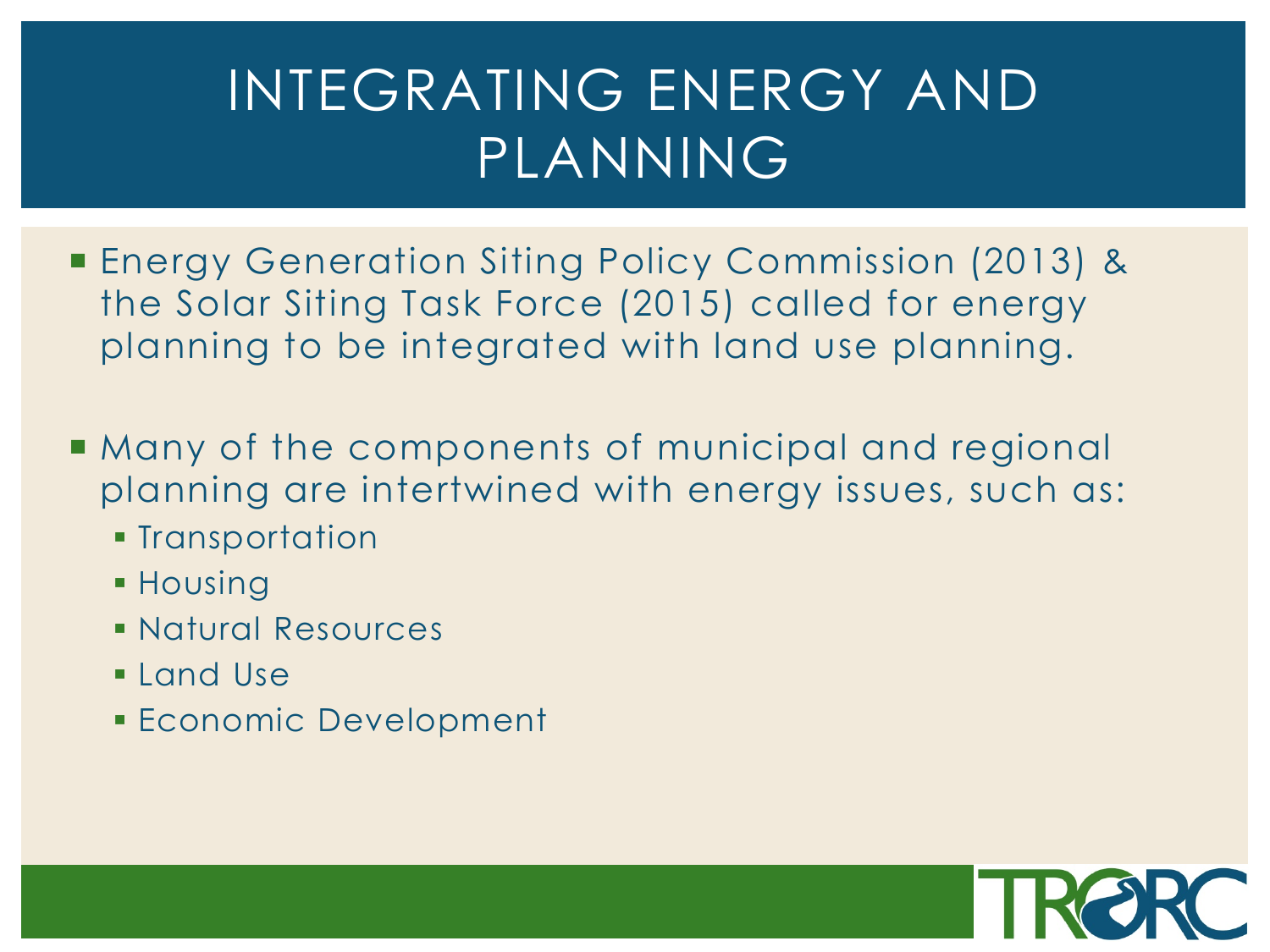### ACT 174 - SUMMARY

- Act 174 (24 VSA 4352) establishes a set of municipal and regional energy planning standards.
- Enhanced Energy Planning is a **volunteer** process. Participation is not required.
- **Plans in communities and regions that opt in will be** reviewed using the standards developed as part of Act 174.
- Those communitiesand regionas that meet the standards will receive a determination of energy compliance (DEC).
- The Municipal Plans of communities and Regional Plans of RPCs with a DEC will receive "substantial deference" under Section 248.

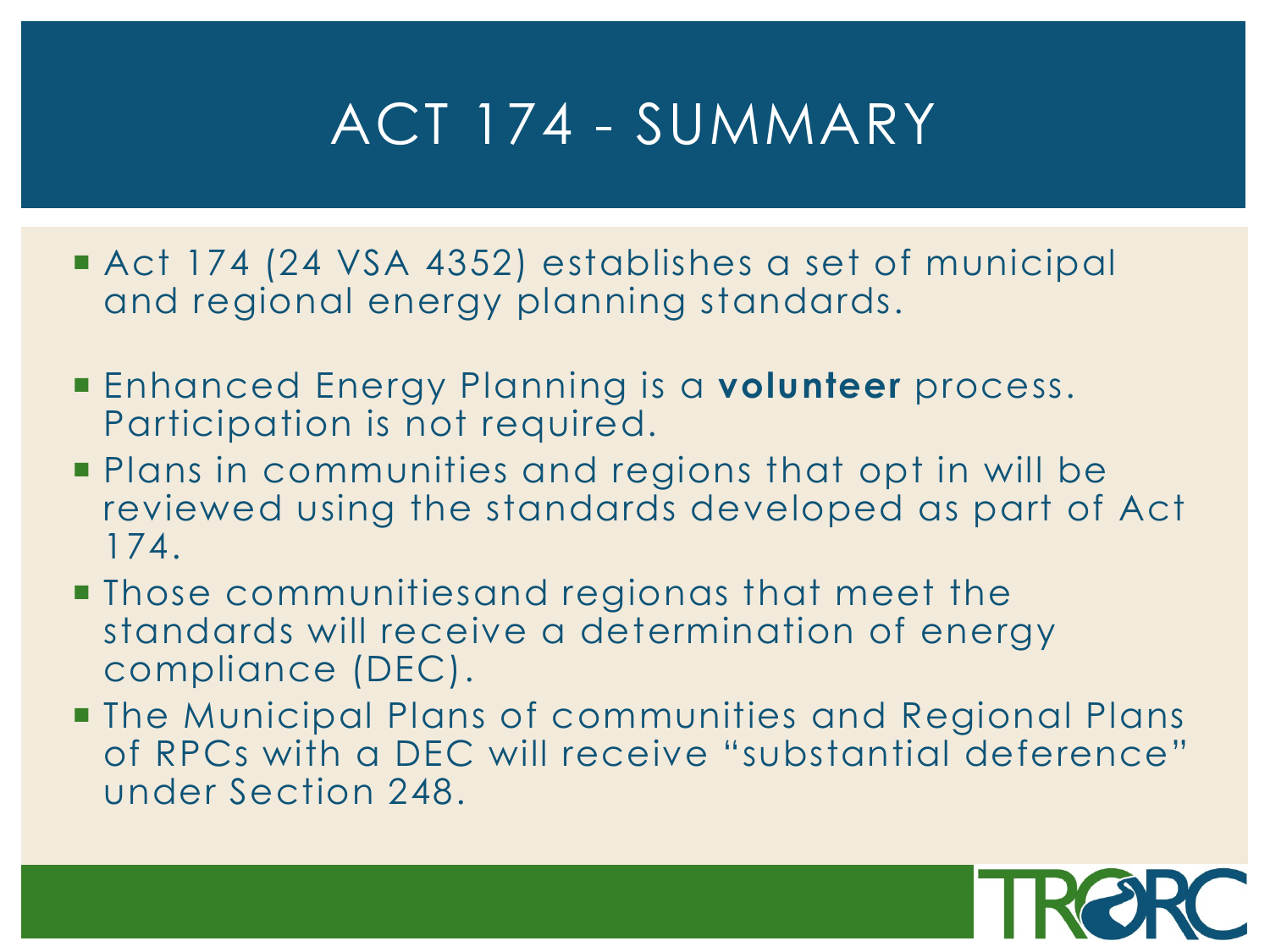#### **Due Consideration**

Statute Does not define what "due consideration is" or assign whether the PSB or the Courts are the ultimate arbiter.

Case law indicates that the PUC "need only give "due consideration" to the recommendations of the municipal and regional planning commissions in deciding [if] the project will not unduly interfere with the orderly development of the region." \*

#### **Substantial Deference**

Defined in Statute:

*"that a land conservation measure or specific policy shall be applied in accordance with its terms unless there is a clear and convincing demonstration that other factors affecting the general good of the State outweigh the application of the measure or policy."*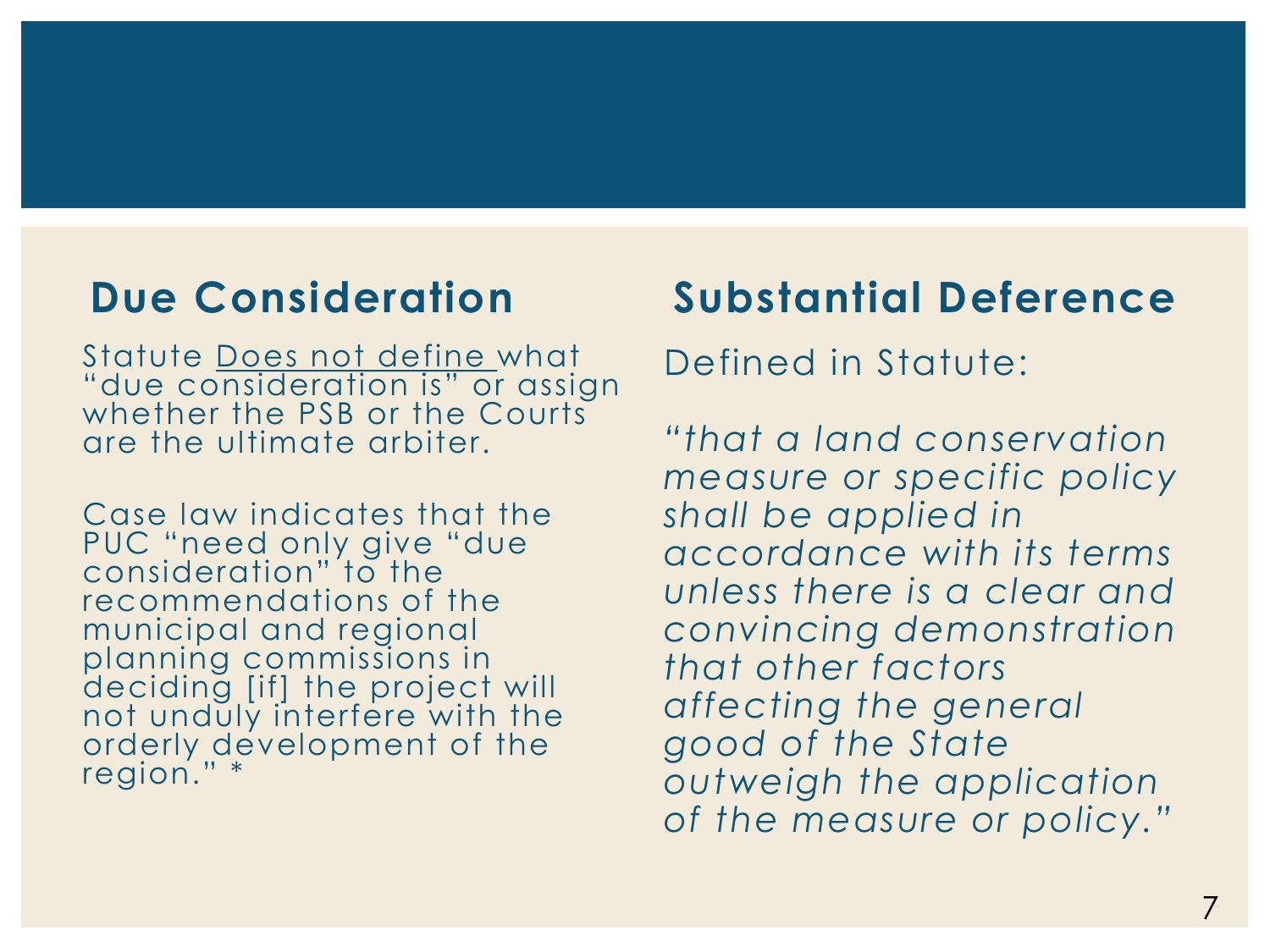### VEIC AND THE LEAP MODEL

- **Modeling for the project was done by the Vermont** Energy Investment Corp (VEIC)
- **Their model was informed by the 2013 Total Energy** Study, which proposed three possible models for reaching the 90% renewable by 2050 target:
	- Business as usual
	- Carbon tax shift
	- Total Renewable and Energy Efficiency Standards (TREES)

**VEIC** adapted the TREES scenario for this project

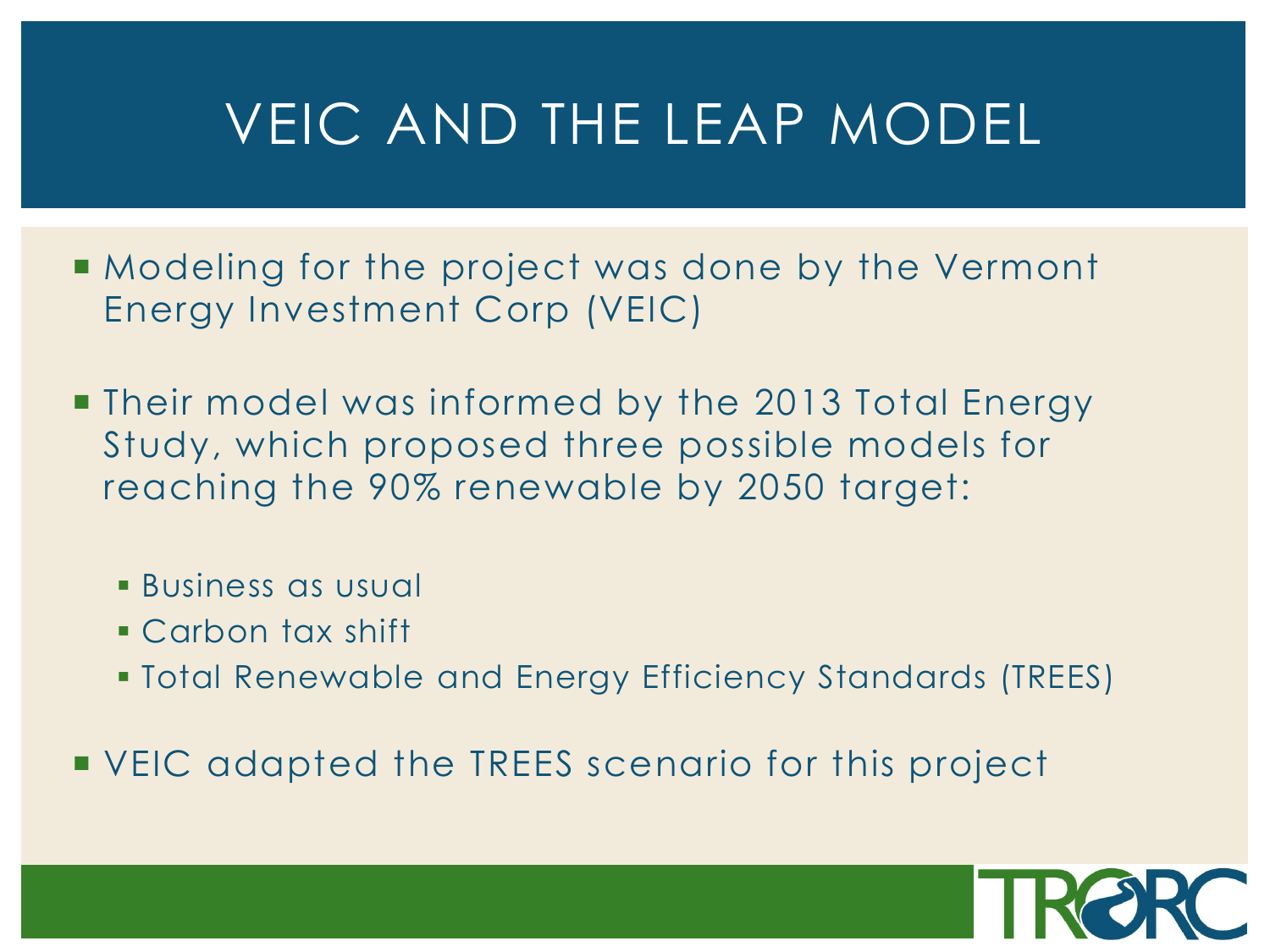#### DATA AND ASSUMPTIONS

- **Historic information was primarily drawn from the Public** Service Department's Utility Facts 2013 and Energy Information Administration (EIA) data.
- Projections came from the Total Energy Study (TES), the utilities' Committed Supply, and stakeholder input.
- **Assumptions include:** 
	- The population is assumed to grow at 0.35% per year. People per house are assumed to decrease from 2.4 in 2010 to 2.17 in 2050.

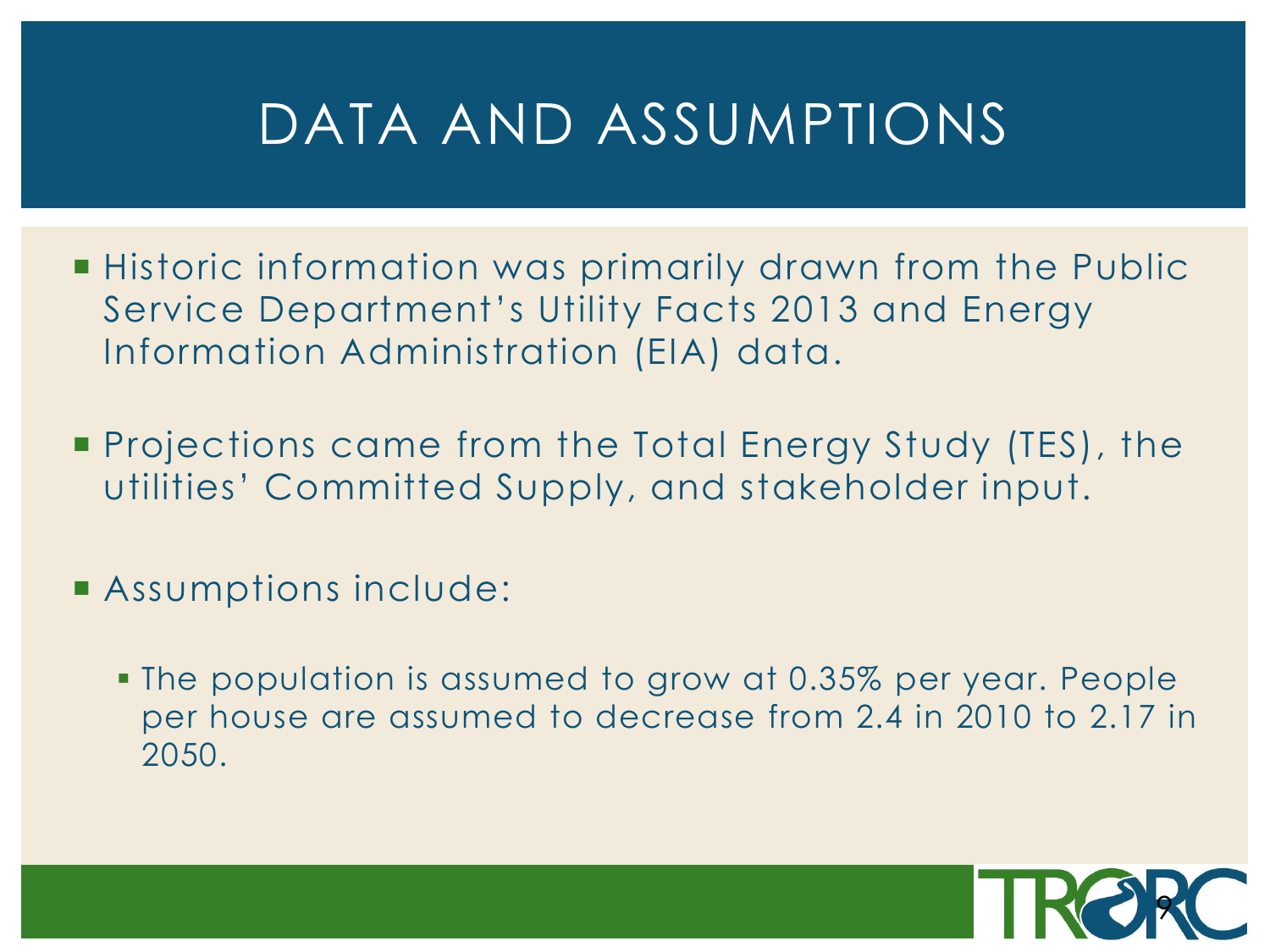#### DATA AND ASSUMPTIONS

#### Assumptions (continued):

- The commercial demand driver was area of commercial buildings. Commercial building data and projections were extracted from inputs in the TES.
- **Industrial energy use was entered as the actual totals for** each energy type, without a driver specified in the model.
- Transportation energy use is based on projections of vehicle miles traveled (VMT). VMT peaked in 2006 and has since declined slightly. VMT is assumed in the model to remain flat while population and economic activity grow slightly.
- There will be reductions in energy use due to changes in technology, including building shell and device efficiency improvements.

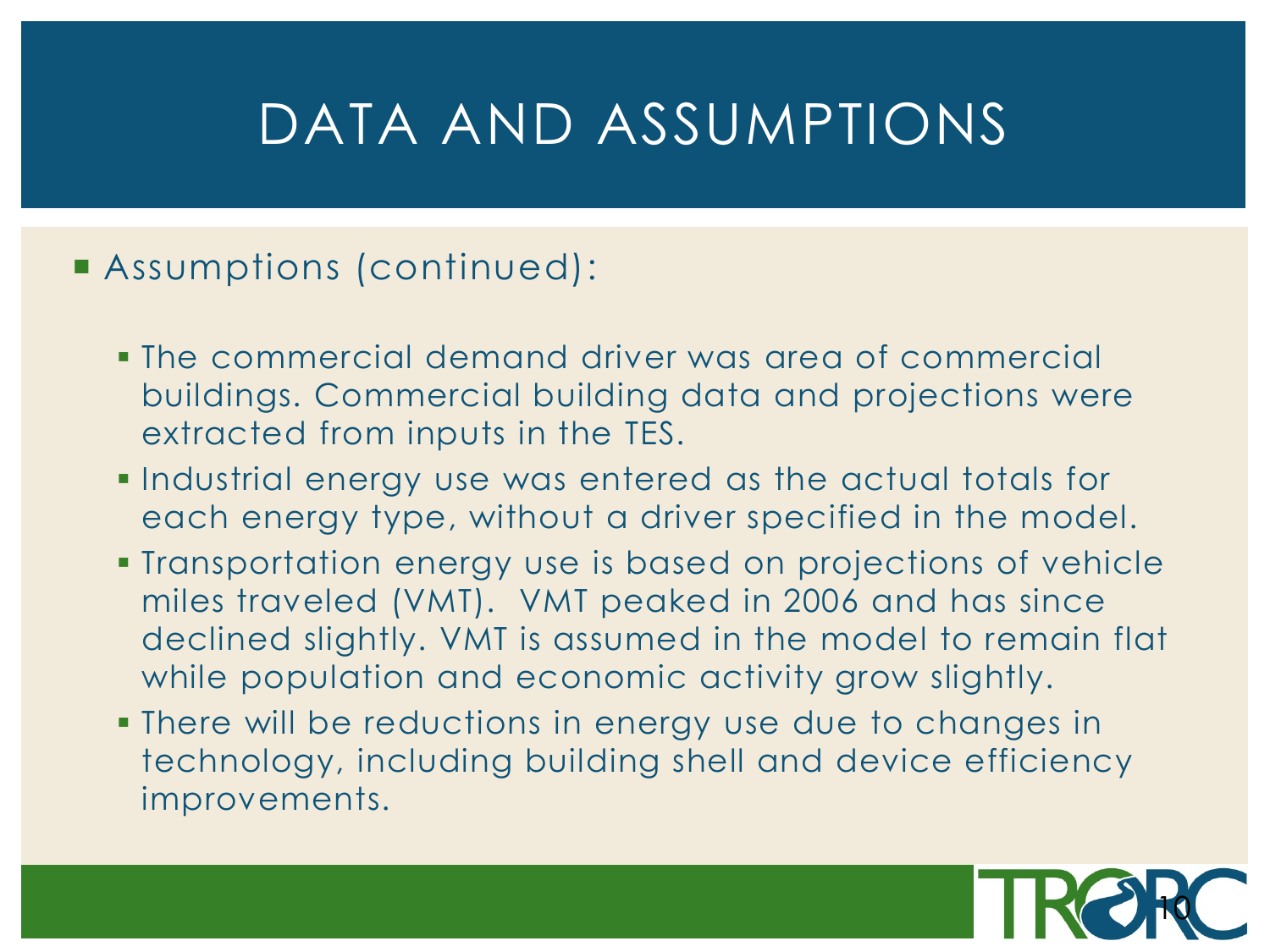# MODEL RESULTS

#### **Based on the LEAP** model provided:

- **. The TRORC Region will go** from consuming 10.874 mmbtu of energy to 6.537 (a nearly 40% decrease in total energy consumption) by 2050.
- Use of fossil fuels will dramatically decrease, while use of electricity and renewable energy sources will increase. The overall increase in electricity use will be primarily due to the utilization of electric vehicles (EVs) and heat pumps

| <b>Energy Demand by Fuel TRORC Region</b>  |        |                          |                          |                          |  |  |  |
|--------------------------------------------|--------|--------------------------|--------------------------|--------------------------|--|--|--|
| <b>TRORC Fuel Consumption Change 90/50</b> |        |                          |                          |                          |  |  |  |
| <b>Units: Million Million BTUs</b>         |        |                          |                          |                          |  |  |  |
| <b>Fuels</b>                               | 2010   | 2025                     | 2035                     | 2050                     |  |  |  |
| <b>Electricity</b>                         | 1.712  | 2.093                    | 2.393                    | 2.939                    |  |  |  |
| <b>Natural Gas</b>                         | 0.075  | 0.195                    | 0.135                    | 0.109                    |  |  |  |
| Gasoline                                   | 2.971  | 2.231                    | 1.573                    | 0.077                    |  |  |  |
| <b>Jet Kerosene</b>                        |        | $\overline{\phantom{a}}$ | $\overline{\phantom{0}}$ |                          |  |  |  |
| Kerosene                                   | 0.089  | 0.054                    | 0.032                    | $\overline{\phantom{0}}$ |  |  |  |
| <b>Diesel</b>                              | 0.929  | 0.651                    | 0.438                    | 0.020                    |  |  |  |
| <b>Residual Fuel Oil</b>                   | 0.431  | 0.331                    | 0.262                    | 0.158                    |  |  |  |
| <b>LPG</b>                                 | 1.147  | 0.719                    | 0.533                    | 0.258                    |  |  |  |
| Oil                                        | 1.337  | 0.842                    | 0.515                    | 0.004                    |  |  |  |
| Wood                                       | 1.649  | 1.476                    | 1.385                    | 1.319                    |  |  |  |
| <b>Ethanol</b>                             | 0.403  | 0.424                    | 0.447                    | 0.479                    |  |  |  |
| <b>Solar Thermal</b>                       | 0.001  | 0.005                    | 0.008                    | 0.013                    |  |  |  |
| Hydrogen                                   |        | $\qquad \qquad -$        | $\qquad \qquad -$        |                          |  |  |  |
| <b>Coal Unspecified</b>                    | 0.094  | 0.059                    | 0.035                    |                          |  |  |  |
| <b>Biomass</b>                             | 0.007  | 0.013                    | 0.017                    | 0.023                    |  |  |  |
| <b>CNG</b>                                 | 0.020  | 0.022                    | 0.023                    | 0.026                    |  |  |  |
| <b>Biodiesel</b>                           | 0.010  | 0.350                    | 0.615                    | 1.110                    |  |  |  |
| <b>Total</b>                               | 10.874 | 9.464                    | 8.413                    | 6.537                    |  |  |  |
|                                            |        |                          |                          |                          |  |  |  |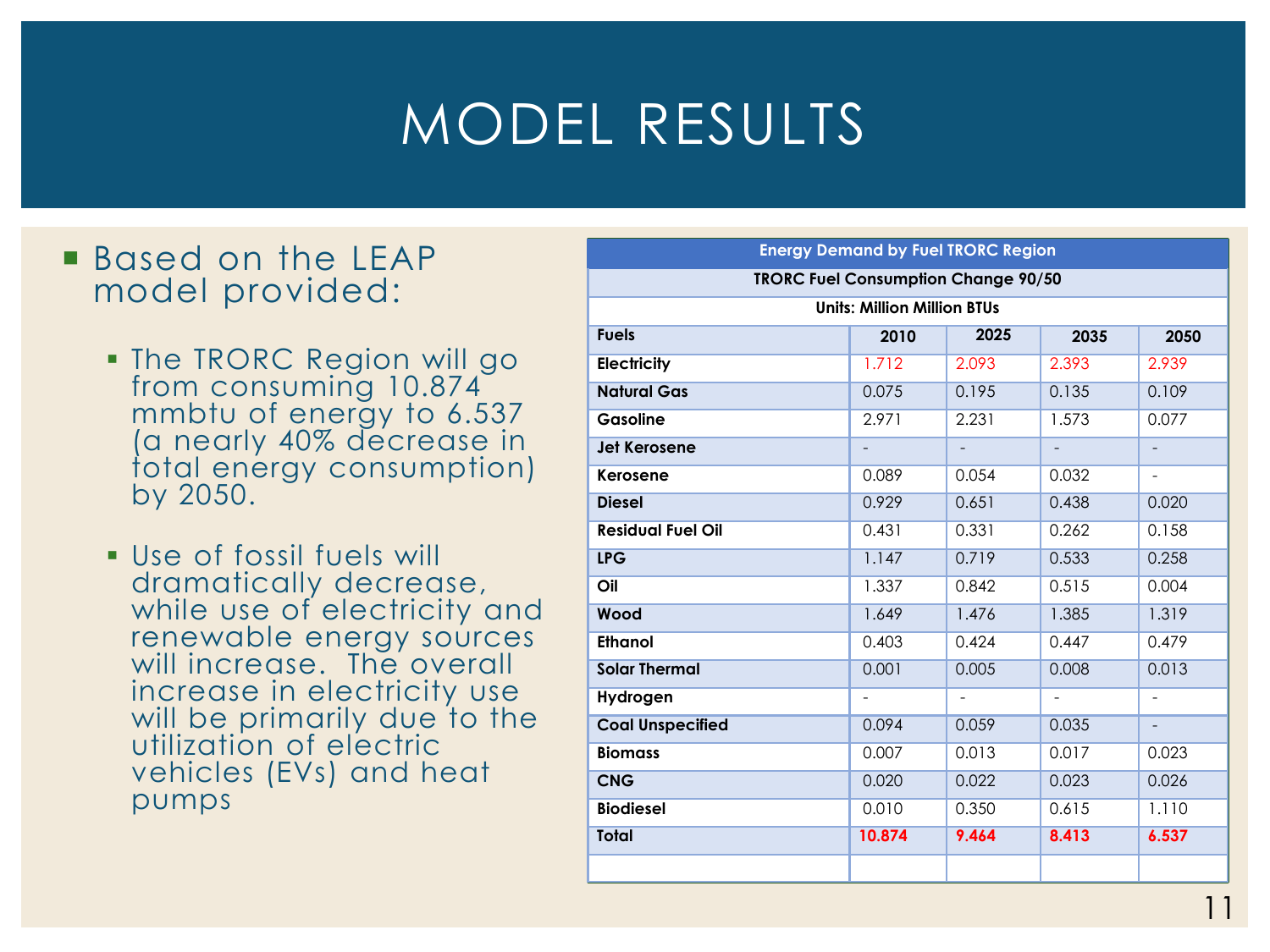# HOW TO ACHIEVE THE GOALS?

- **The TRORC Regional Plan focuses on the following as** part of this pathway\* to implementing the goals:
	- **Thermal**: Improving building stock, changing and improving heating systems and fuels.
	- **Transportation**: Reducing the amount of driving and transforming the vehicle fleet.
	- **Electricity**: Continuing efforts at conservation and opportunities for new generation in the region.

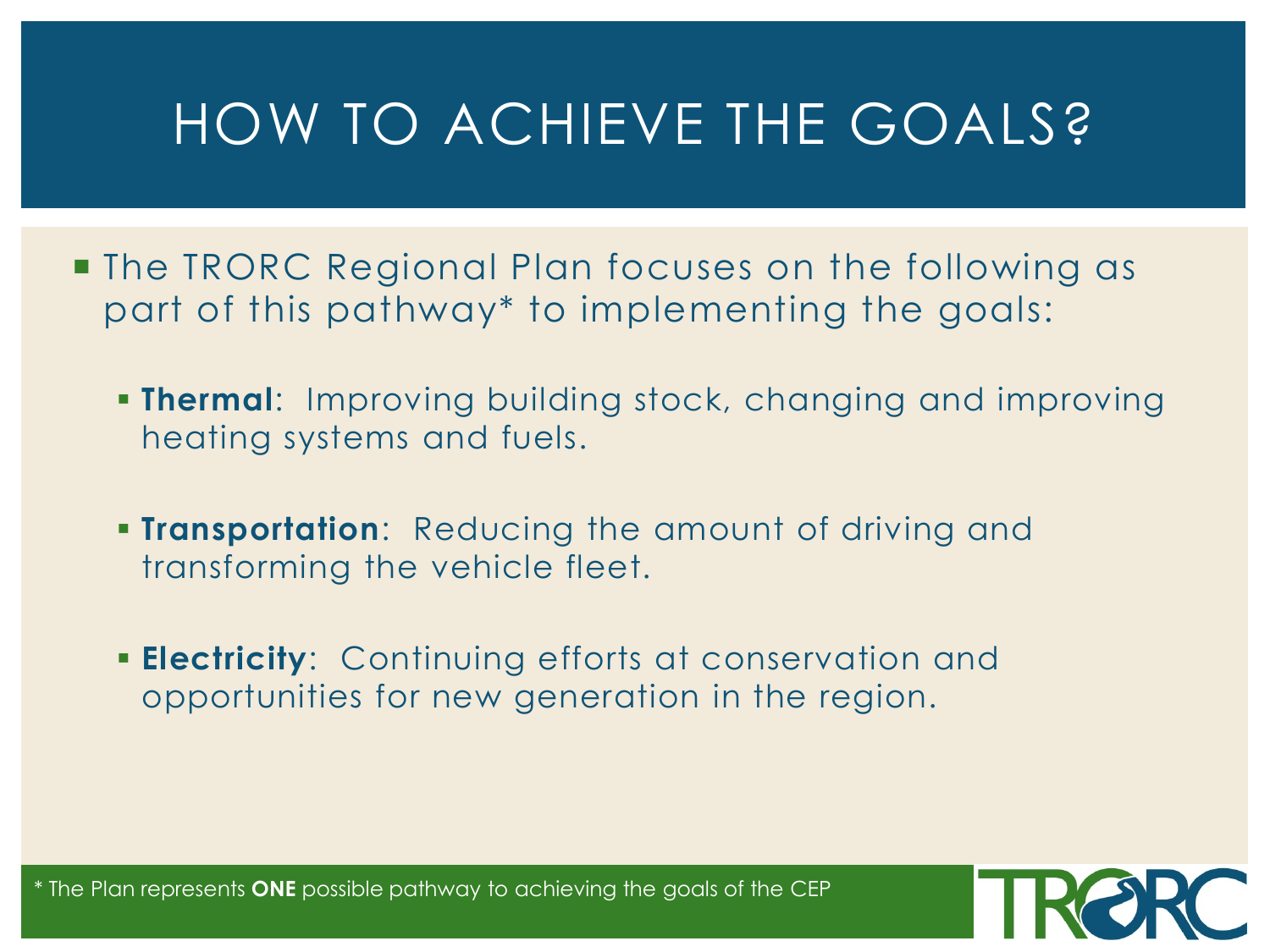| Year | <b>Electricity</b><br><b>Consumption</b><br>$(1000 \text{ GWh})$ | <b>New</b><br>Wind<br>(MW) | <b>New</b><br><b>Hydro</b><br>(MW) | <b>New</b><br><b>Solar</b><br>(MW) |
|------|------------------------------------------------------------------|----------------------------|------------------------------------|------------------------------------|
| 2010 | 487                                                              |                            |                                    |                                    |
| 2025 | 599                                                              | $\overline{\mathcal{A}}$   | $\overline{2}$                     | 38                                 |
| 2035 | 687                                                              | 16                         | $\boldsymbol{4}$                   | 78                                 |
| 2050 | 847                                                              | 16                         | 8                                  | 139                                |

The LEAP model provided TRORC with targets for renewable energy generation capacity.

**These targets represent new renewable capacity (after 2015) IF the path developed through the LEAP model is chosen.**

TRORC chose to go with the LEAP model.

#### **TARGETS**

New Renewable Energy Generation Capacity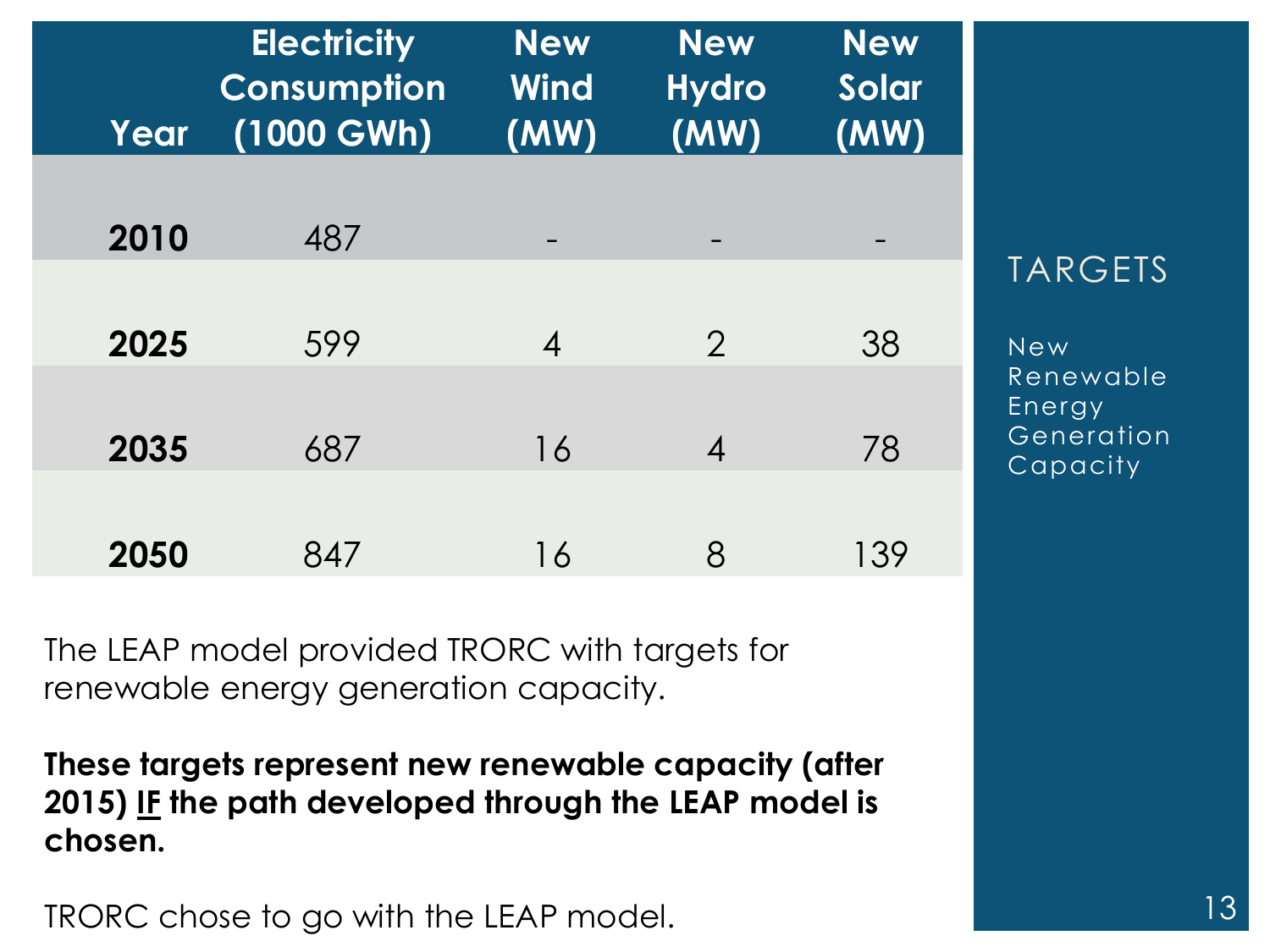# IDENTIFYING RENEWABLE POTENTIAL



Topography of land analyzed based on slope and direction (azimuth) conducted in GIS for groundmounted solar.



Digitally modeled wind speed (based on topography) analyzed at 3 hub heights.

# **Hydro**

Existing dams analyzed for potential capacity based on Community Hydro report. No new dams considered.



Land coverage used to determine amount of harvestable wood.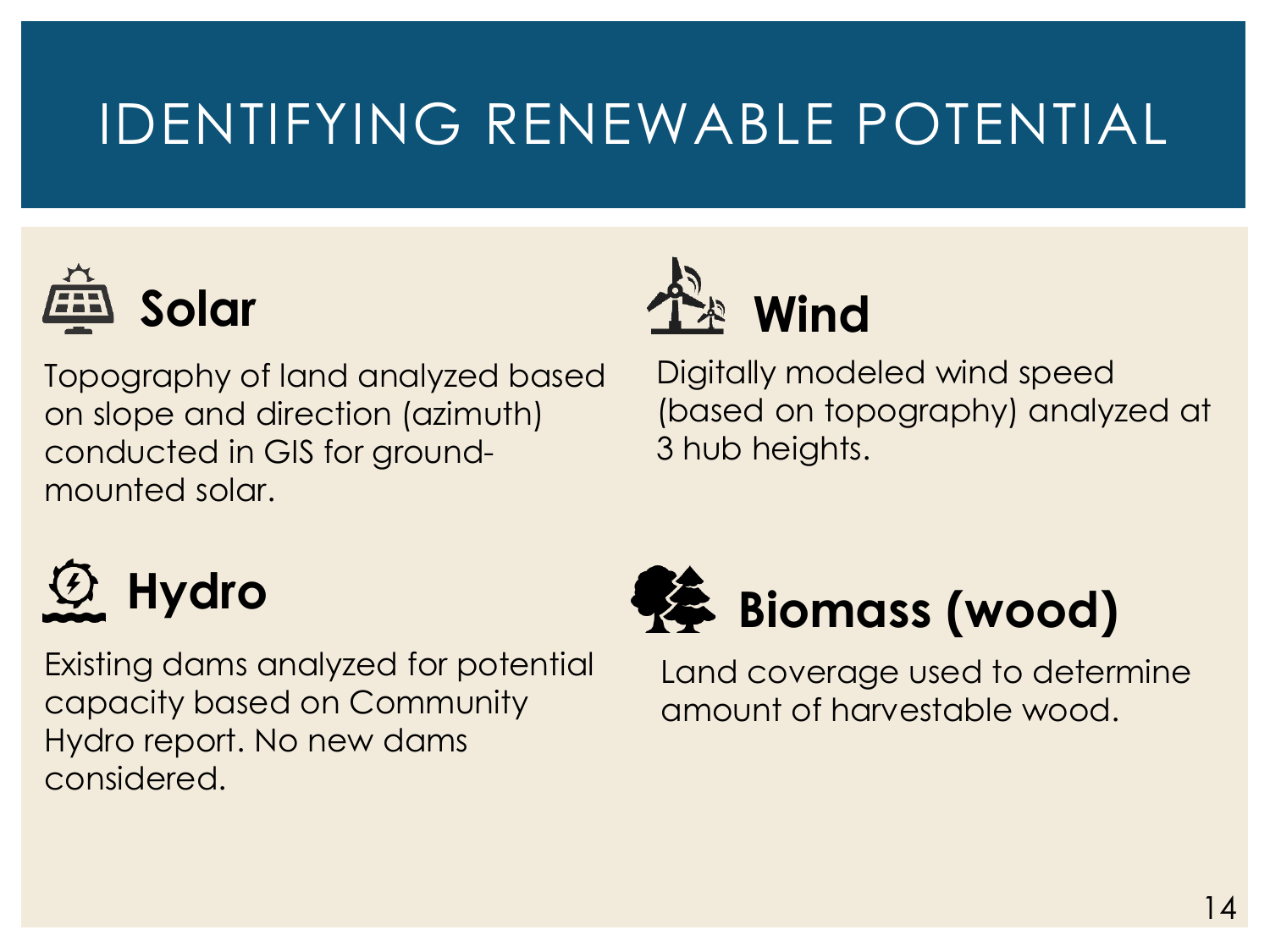### IDENTIFIED CONSTRAINTS

#### **Level 1 Constraints**

#### **Level 2 Constraints**

Conditions which would likely make development unfeasible. *These were removed entirely.*

- Floodways & River **Corridors**
- **Federal Wilderness**
- **Rare and Irreplaceable** natural areas
- **Vernal Pools**
- Class 1 and 2 Wetlands

Conditions which could impact development, but which would not necessarily prevent it. *These are shown on maps in color (where they overlap).*

- Agricultural Soils (all ag-rated soils)
- Habitat Blocks (ANR class 9 and 10)
- **Hydric Soils**
- **Conserved Lands**
- **Special Flood Hazard Areas**
- **Deer Wintering Areas**
- Class 3 Wetlands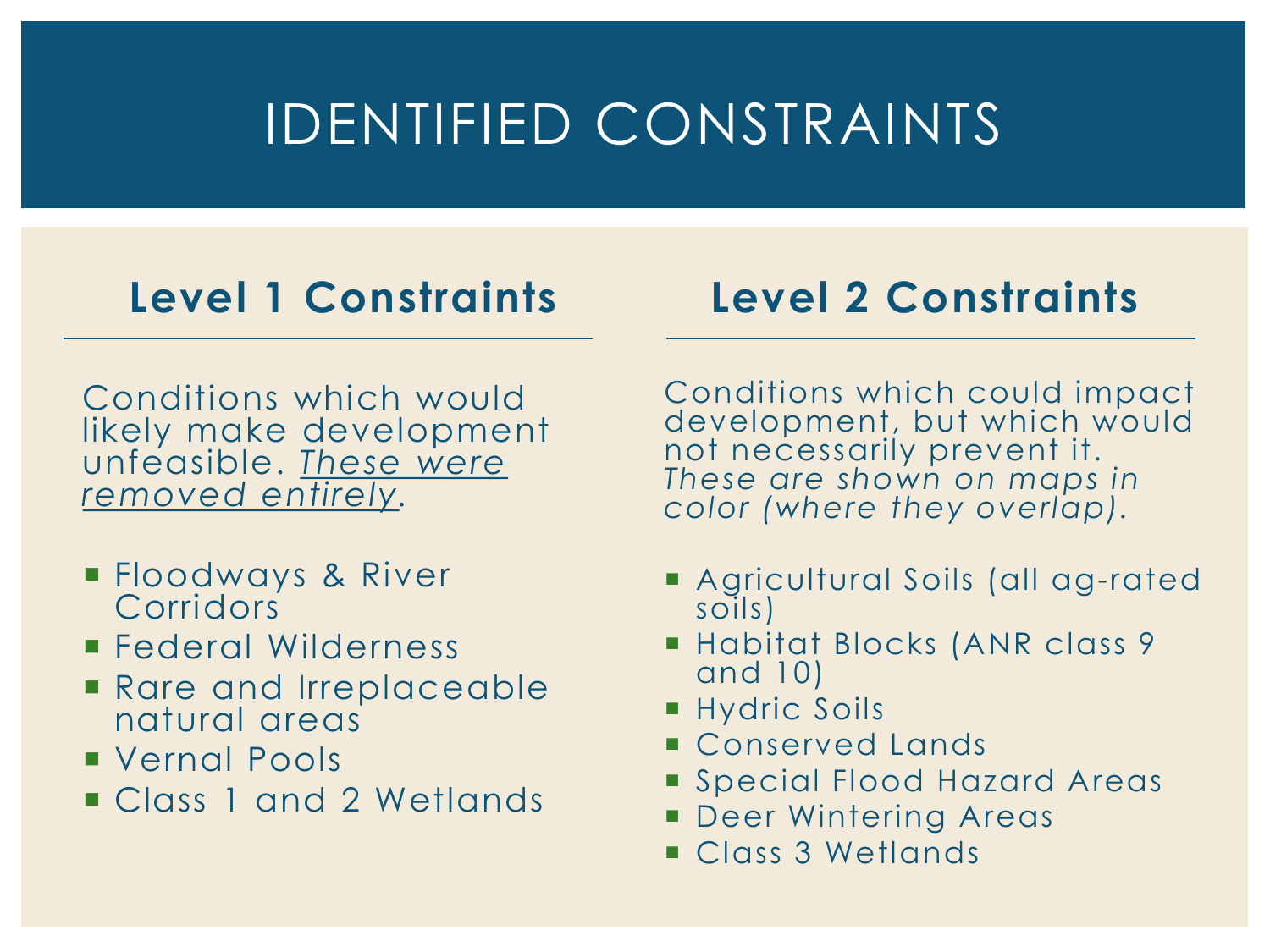#### MAPPED POTENTIAL AREAS

#### **Potential** (with Level 2 Constraints) (No Level 2 Constraints)



# Prime Potential



#### *This example shows solar potential.*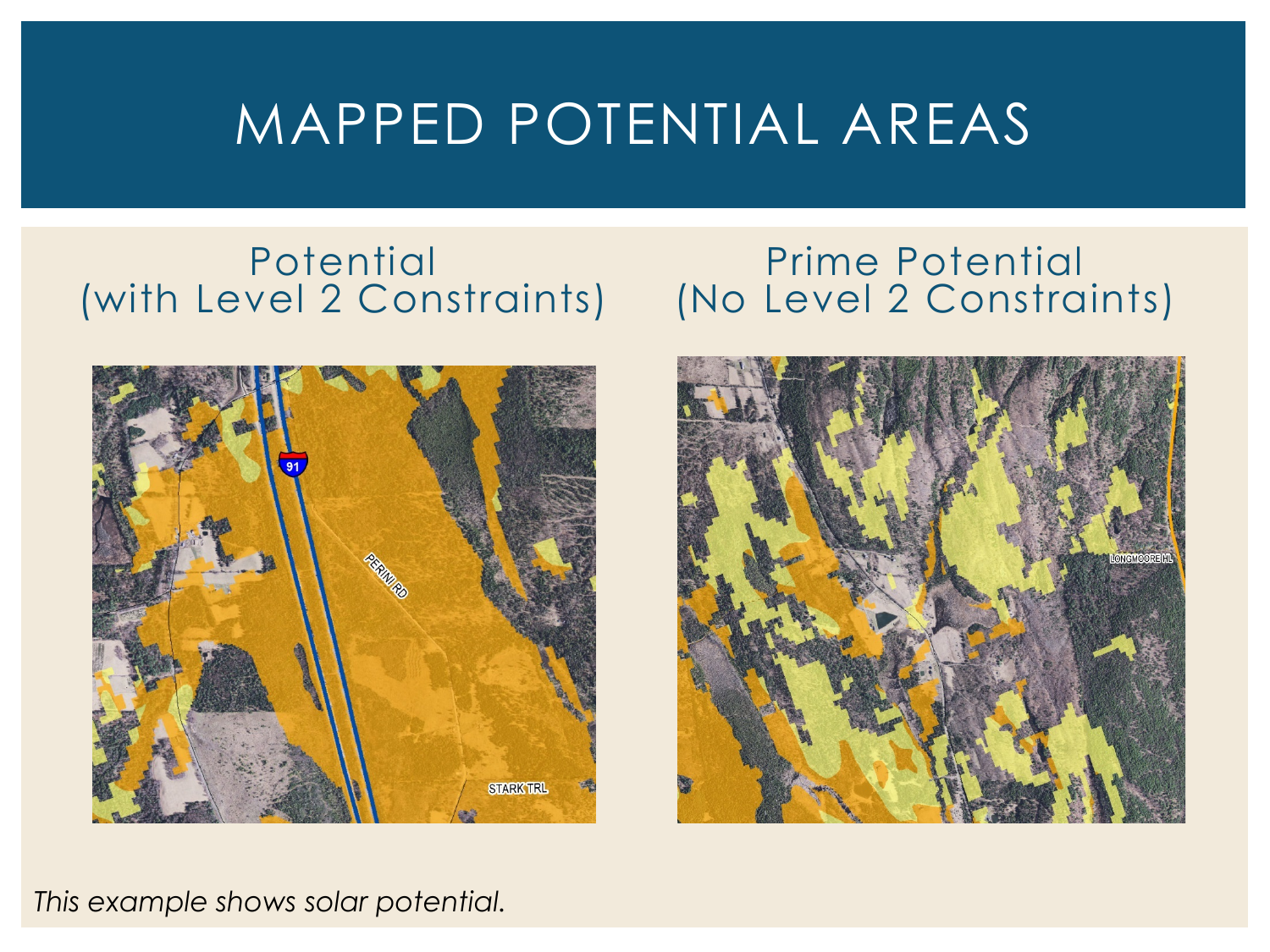### REGIONAL ACTION

#### **Many of TRORC's actions focus on things like:**

- Providing outreach and education.
- Encouraging continued development of state policy that will help reach the targets.
- Modifying the Regional Plan.
- Supporting existing initiatives through outreach or policy.
- Work with stakeholders and municipalities to communicate with those who need energy related services.
- Participating in Act 250 and Section 248 proceedings.
- Helping communities draft strong energy plans.

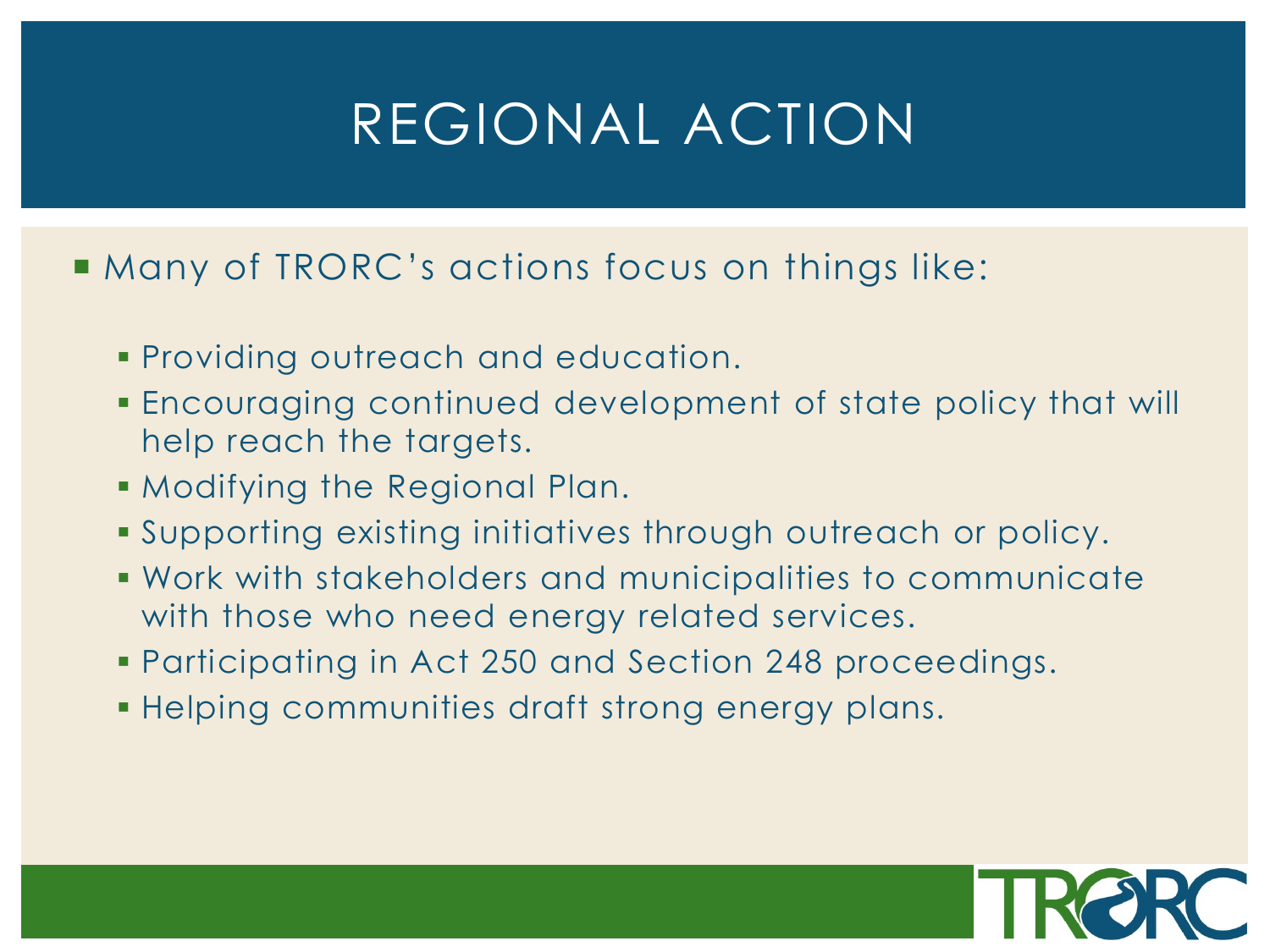#### WHAT WILL WE DO WITH THE PLAN?

- If will serve as a guide for the Regional Commission as we move forward toward the state's energy goals.
- Once we received a Determination of Energy Compliance, the TRORC Board will be able to grant the same status to Town Plans that meet the standards.
- If will serve as a tool and a starting point for municipalities drafting their own energy plans.
- The Regional Plan also serves as a tool in Section 248 proceedings and in Act 250 applications

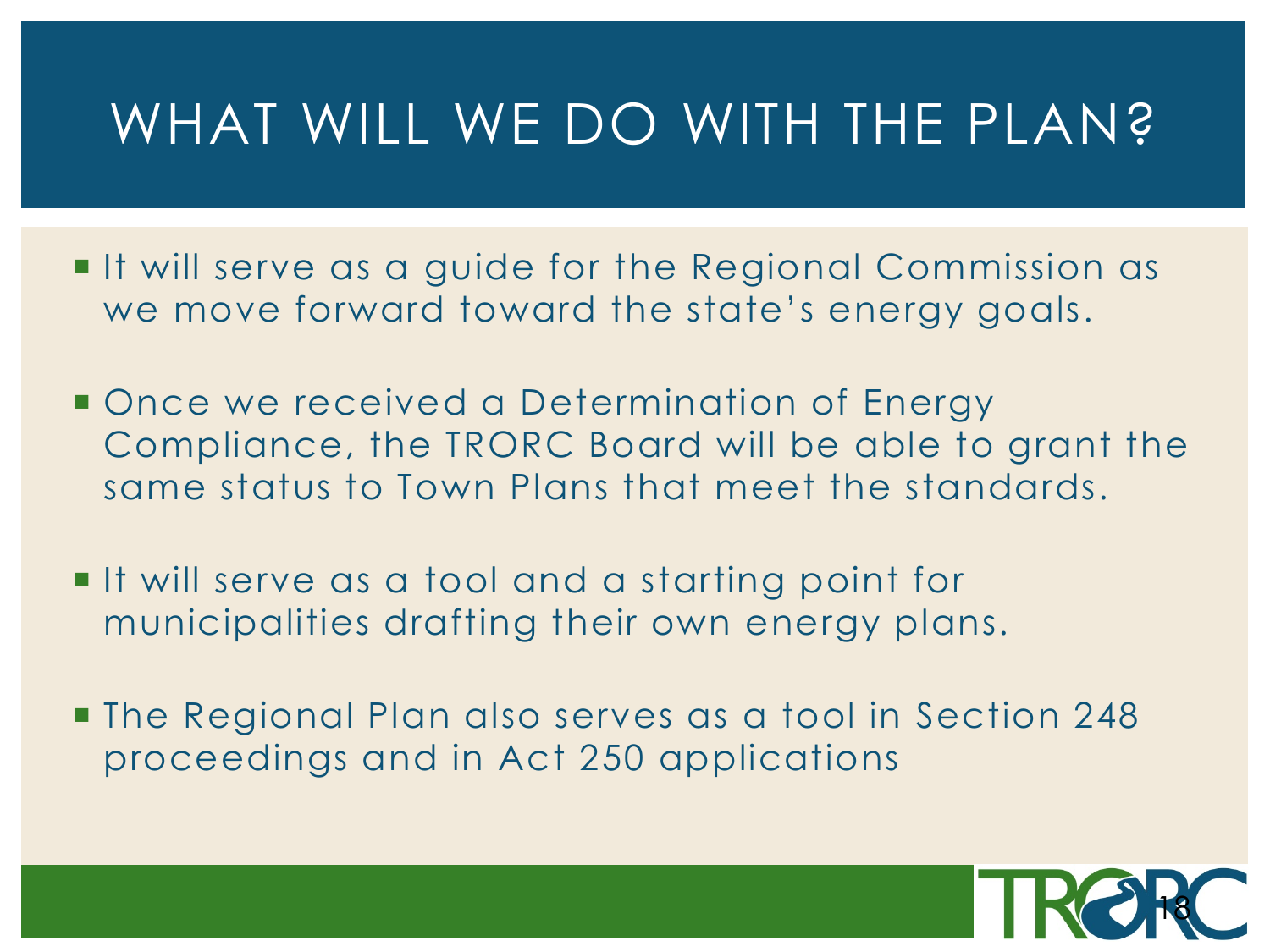#### WHAT WILL WE DO WITH THE MAPS?

- **As a Tool for Municipalities**: The primary purpose of the maps in this plan are to provide communities with a tool that will help them identify potential areas for the siting of renewable energy resources.
- **As a Component of Enhanced Energy Planning**: Under Act 174, if a Regional Commission seeks a determination of energy compliance for the Regional Plan, the Plan will need to include the "*identification of potential areas for the development and siting of renewable energy resources and areas that are unsuitable for siting of those resources or particular categories or sizes of those resources*."

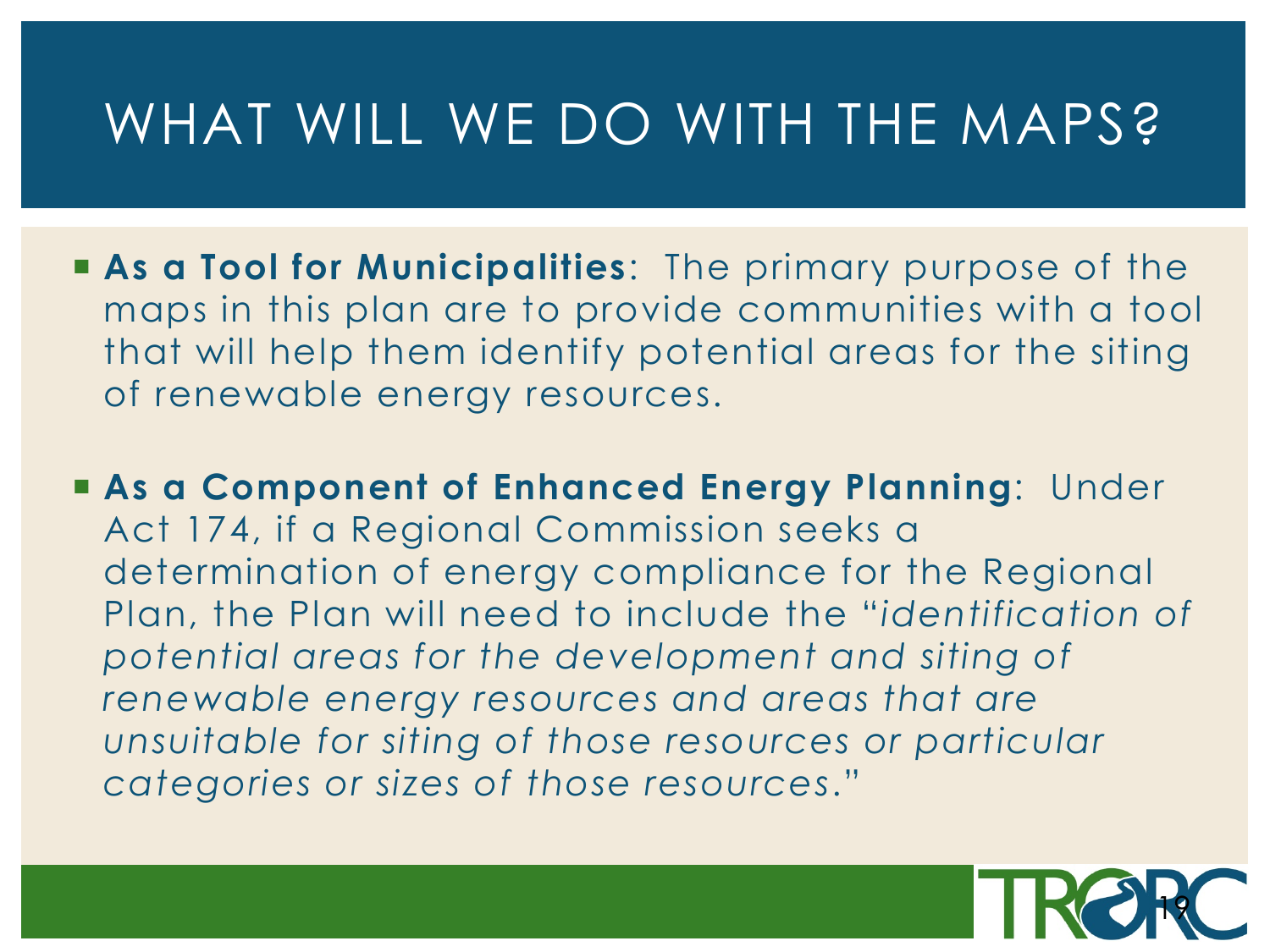### COMPONENTS ADDED BY ACT 174 (2016) TO ENERGY CHAPTER (FOR REGIONAL PLANS)\*

#### $Sec. 5. 24 V.S.A. § 4348a(a)(3) is amended to read:$

(3) An energy element, which may include an analysis of resources, needs, scarcities, costs, and problems within the region, **across all energy sectors, including electric, thermal, and transportation**; a statement of policy on the conservation **and efficient use** of energy and the development **and siting** of renewable energy resources, a statement of policy on patterns and densities of land use likely to result in conservation of energy; **and an identification of potential areas for the development and siting of renewable energy resources and areas that are unsuitable for siting those resources or particular categories or sizes of those resources.**

\*Communities seeking Enhanced Energy Planning Certification are subject to the same requirements.